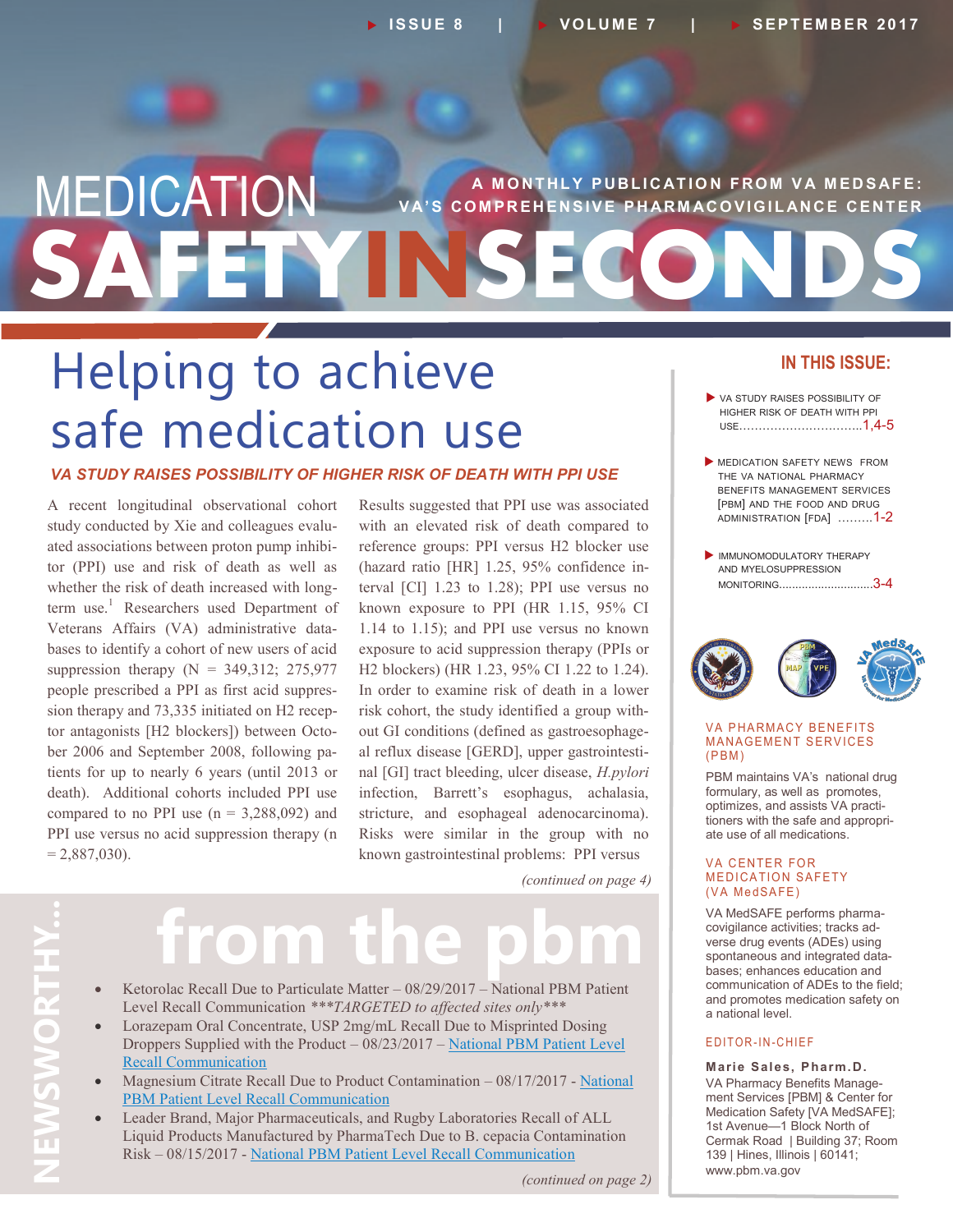# **from the fda**

*(continued from page 1)*

#### **PAIN MANAGEMENT**

[FDA urges caution about withholding opioid addiction medications from patients taking benzodiazepines or CNS](https://www.fda.gov/Drugs/DrugSafety/ucm575307.htm)  [depressants: careful medication management can reduce risks](https://www.fda.gov/Drugs/DrugSafety/ucm575307.htm)

9/20/2017

The Food and Drug Administration (FDA) advises that buprenorphine and methadone, medication assisted treatment (MAT) used to manage opioid addiction, should not be withheld from patients taking benzodiazepines or other drugs that depress the central nervous system (CNS). Although the combined use of these drugs increases the risk of serious side effects including overdose and death, the morbidity and mortality caused by untreated opioid addiction can outweigh these risks. Careful medication management by health care professionals can reduce these risks, since the combined use may continue outside the treatment setting. FDA recommends that health care professionals:

- *Educate patients about the risks of concomitant use of benzodiazepines, sedatives, other prescribed opioid analgesics, alcohol, and illicit drugs.*
- *Develop strategies to manage use of prescribed or illicit benzodiazepines or other CNS depressants at initiation of buprenorphine or methadone treatment, or if it emerges as a concern during treatment. Adjustments to induction procedures and additional monitoring may be required.*
- *Current evidence does not support dose limitations or arbitrary caps of buprenorphine or methadone as a strategy to address benzodiazepine or other CNS depressant use in MAT-treated patients. However, if a patient is sedated at the time of buprenorphine or methadone dosing, a health care professional should evaluate the cause of sedation. Omitting or decreasing the dose of buprenorphine or methadone may be appropriate.*
- *Cessation of benzodiazepines or other CNS depressants is preferred in most cases of concomitant use with MAT medicines. In some cases, monitoring at a higher level of care for tapering may be appropriate. In others, gradually tapering off a prescribed benzodiazepine or other CNS depressant or decreasing to the lowest effective dose is appropriate.*
- *For patients receiving buprenorphine or methadone treatment, benzodiazepines are not the treatment of choice for anxiety or insomnia. Before co-prescribing benzodiazepines, ensure that patients are appropriately diagnosed and consider other medicines and nonpharmacologic treatments to address anxiety or insomnia.*
- *Recognize that patients may require MAT medications indefinitely, and their use should continue for as long as patients are benefiting and their use contributes to the intended treatment goals.*
- *Ensure that other health care professionals prescribing benzodiazepines or other CNS depressants are aware of the patient's methadone or buprenorphine treatment and coordinate care to minimize the risks associated with concomitant use. Take measures to confirm that patients are taking their medicines as prescribed and are not supplementing with illicit drugs. Toxicology screening should test for use of prescribed and illicit benzodiazepines or other CNS depressants.*

#### **ANTIDOTES**

#### FDA recommends separating dosing of potassium-[lowering drug sodium polystyrene sulfonate \(Kayexalate\)](https://www.fda.gov/Drugs/DrugSafety/ucm572484.htm)  [from all other oral drugs](https://www.fda.gov/Drugs/DrugSafety/ucm572484.htm)

9/6/2017

The Food and Drug Administration (FDA) recommends patients to avoid taking sodium polystyrene sulfonate (brand name Kayexalate and generic brands Kalexate, Kionex, and SPS, as well as non-branded generics) at the same time as other medicines taken by mouth. Sodium polystyrene sulfonate products treat hyperkalemia by binding with potassium in the intestines so it can be removed from the body. A study found that sodium polystyrene sulfonate binds to many commonly prescribed oral medicines, decreasing the absorption and therefore effectiveness of those oral medicines. The medicines studied included amlodipine, metoprolol, amoxicillin, furosemide, phenytoin, and warfarin. Based on these findings, FDA concluded that sodium polystyrene sulfonate would also likely bind to many other oral medicines, and separating its dosing from other oral medications by 3 hours (6 hours if the patient has gastroparesis) would reduce the risk of binding. FDA will update the sodium polystyrene sulfonate drug labels to include information about this dosing separation.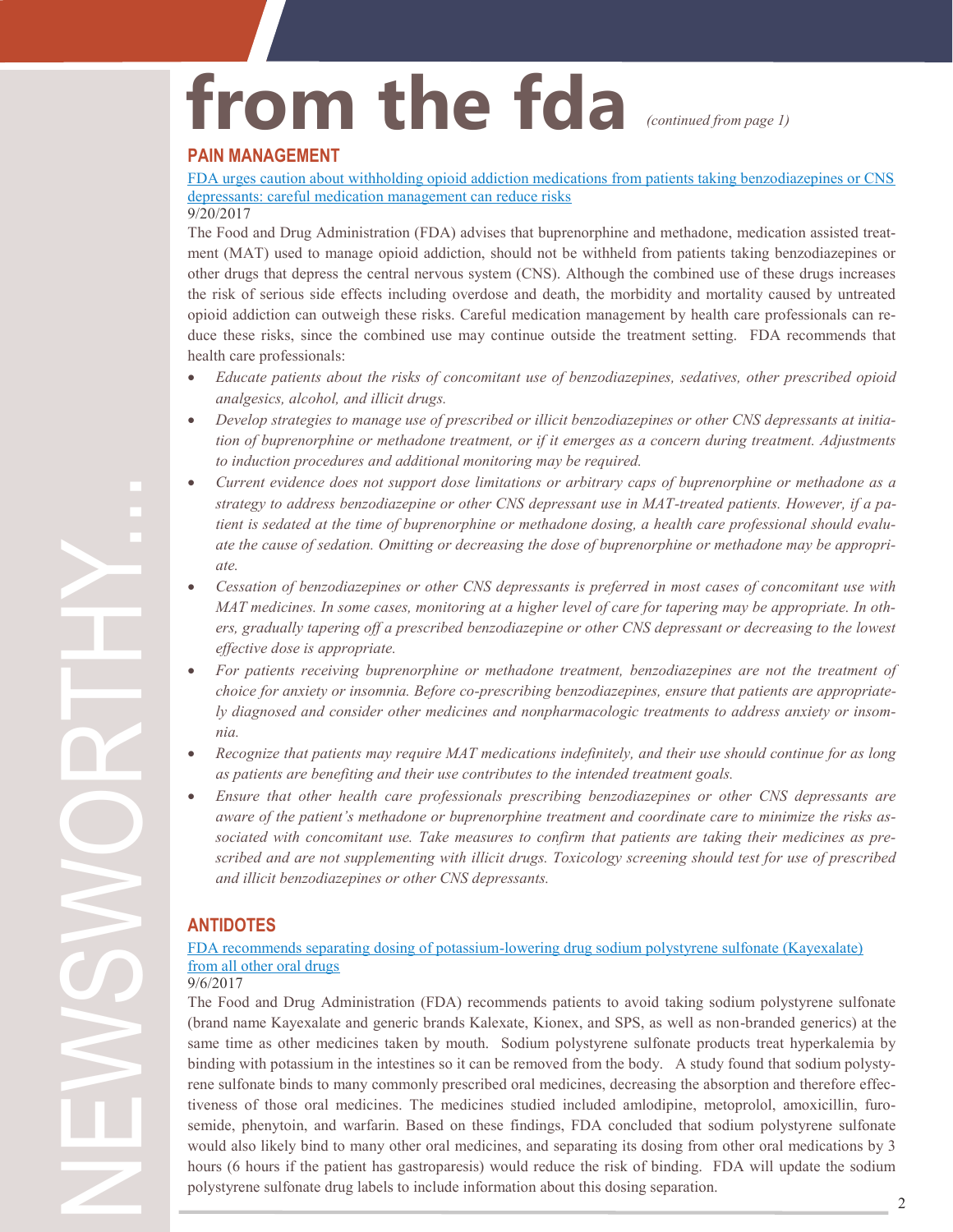### Getting the most from our safety surveillance *IMMUNOMODULATOR THERAPY AND MYELOSUPPRESSION MONITORING*

Inadequate monitoring of patients receiving immunosuppressive therapy with medications such as azathioprine or 6 mercaptopurine can be associated with the development of serious drug-related toxicities. One local site reported a fatal event associated with azathioprine monitoring that was inconsistent with guidelines and/or manufacturer recommendations. In this case, a patient diagnosed with ulcerative colitis in January 2014 was initiated on azathioprine 100 mg daily in May 2014. At that time, thiopurine (S)-methyltransferase (TPMT) enzyme activity testing identified the patient as a possible poor metabolizer of thiopurine drugs. The patient's dose of azathioprine was increased to 150 mg daily in August 2014, when the white blood cell count was normal. In October 2014, the patient presented to the Emergency Department with bleeding, thrombocytopenia, leukopenia, anemia, fever, diarrhea, gastric bleeding, and mouth ulcers. He died with sepsis and pancytopenia less than 24 hours after admission. The facility's default to a 90-day supply with 2 refills, a feature that appears when prescribing azathioprine via computer order entry, may have contributed to the infrequent monitoring in this case.

Immunomodulators such as azathioprine and 6-mercaptopurine have a prominent role in the management of Crohn's disease and ulcerative colitis, although they do not have approval for these indications. Azathioprine and 6-mercaptopurine belong to the thiopurine class of medications used as steroid-sparing immunosuppressive treatment in patients with Crohn's disease or ulcerative colitis with steroid-resistance or steroid-dependency. Both azathioprine and 6-mercaptopurine are inactive pro-drugs that must undergo extensive metabolic transformation in order to exert an effect. These agents are chemically related: azathioprine undergoes conversion in the liver to yield 6 mercaptopurine, which is further broken down into additional metabolites. The TPMT enzyme is involved in the metabolism of these agents. Enzyme activity is genetically determined; diminished TPMT activity may result in potential overimmunosuppression while high TPMT activity may cause overproduction of toxic metabolites and ineffectiveness of azathioprine and 6-mercaptopurine. Side effects associated with thiopurine therapy may include the development of hepatosplenic T cell lymphoma, bone marrow suppression, hepatotoxicity, pancreatitis, allergic reactions, and opportunistic infections.

Myelosuppression related to azathioprine and 6-mercaptopurine use warrants careful monitoring as it is dose-dependent and may lead to an increased risk of infections, sepsis, and death. Monitoring for myelosuppression is recommended by the manufacturer in product labeling as well as multiple professional organizations in practice guidelines. Although differences exist in the guidelines regarding the specific frequency of monitoring, the recommendations generally propose surveillance of hematologic parameters before initiation of therapy; during treatment (frequent during the first three months); after every dose adjustment; after co-administration of relevant drugs; and after disease relapse, infections, or adverse events. Determination of TPMT activity is suggested to help optimize dosage titration as well as prevent toxicity or therapeutic failure.

Appropriate monitoring in line with the standards put forth from major society recommendations can help to reduce unwanted harmful effects. The World Gastroenterology Organization recommends that "before starting azathioprine or 6-mercaptopurine, measuring TPMT phenotype (enzyme levels) or genotype will help direct dosing and if enzyme levels [are] very low, then risk may be too high to use these drugs. …Monthly CBCs [are] still indicated." According to the British Society of Gastroenterology, "manufacturers recommend weekly full blood counts (FBCs) for the first 8 weeks of therapy followed by blood tests at least every 3 months. …One fairly common practice is to perform a full blood count every 2-4 weeks for 2 months and then every 4- 8 weeks." The American College of Gastroenterology endorses that "routine monitoring of complete blood count, initially every 1-2 weeks, then, at least every 3 months is recommended to avoid the risk of acute or delayed bone marrow suppression." The American Gastroenterology Association advises that "when initiating therapy with either 6-mercaptopurine or azathioprine, measurement of complete blood count with differential is advocated at least every other week as long as doses of medications are being adjusted. Thereafter, the measurement of complete blood count with differential should be performed as clinically appropriate at least once every 3 months. Periodic measurement of liver-associated chemistries is also advocated."

Monitoring hematologic and biochemistry parameters in the VA should be consistent with society guidelines. In an informal poll, the VA IBD Cooperative group suggests the following monitoring schedule when immunomodulatory therapy is initiated for management of inflammatory bowel symptoms: monitoring should occur with complete blood counts (CBCs) every 2 weeks for 2 weeks, then every month for 2 months, then every 3 or 4 months. Consider using an every 4 month frequency if a patient is also receiving concomitant infliximab every 8 weeks so that a blood draw can accompany the infliximab infusion. The monitoring schedule may be simplified to every 2 weeks for 4 weeks, then every 3-4 months. Consider monitoring CBC once weekly in the presence of concurrent allopurinol treatment.

Additional manufacturer recommendations for the monitoring of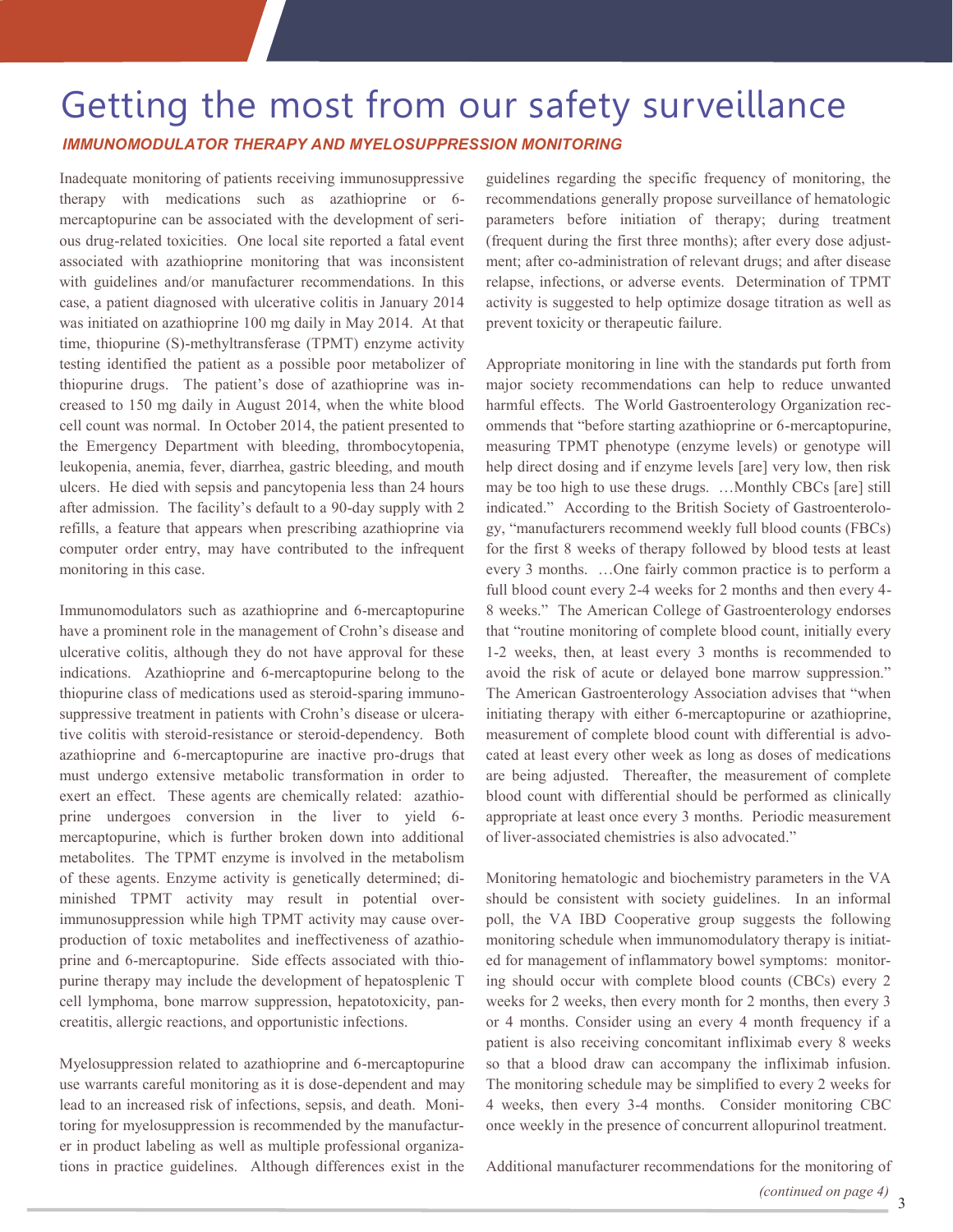## Getting the most from our safety surveillance

#### *IMMUNOMODULATOR THERAPY AND MYELOSUPPRESSION MONITORING (continued from page 3)*

myelosuppression after initiation of therapy with an immunomodulator include the following:

 Prompt reduction in dosage or temporary withdrawal of the drug may be necessary if there is a rapid fall in or persistently low leukocyte count, or other evidence of bone marrow depression.

(\* Note: Delayed hematologic suppression may occur).

- Leukopenia does not correlate with therapeutic effect; therefore the dose should not be increased intentionally to lower the white blood cell count.
- TPMT genotyping or phenotyping can help identify patients who are at an increased risk for developing toxicity; however TPMT testing cannot substitute for CBC monitoring.
	- Patients with intermediate TPMT activity may be at an increased risk of myelotoxicity if they are prescribed conventional doses.
	- Patients with low or absent TPMT activity are at an increased risk of developing severe, life-threatening myelotoxicity if they are prescribed conventional doses. Dosage reduction is recommended in patients with reduced TPMT activity.
	- Providers should consider alternative therapies for patients who have low or absent TPMT activity (homozygous for non-functional alleles).
	- Use caution in patients with one non-functional allele (heterozygous); these patients are at risk for reduced TPMT activity that may lead to toxicity if conventional doses are given.
	- Early drug discontinuation may be considered in patients with abnormal CBC results that do not respond to dose reduction.
- Benefits versus risks must be weighed carefully before use of azathioprine in patients of reproductive potential because of the mutagenic potential to sperm and egg and possible fetal harm.
- Providers should inform patients receiving immunomodulator therapy about:
	- Necessary periodic blood counts while receiving the drug and the need to report any unusual bleeding or bruising to

their physician.

- The danger of infection while receiving immunomodulating agents and to report signs and symptoms of infection to their physician.
- The increased risk of malignancy following therapy with immunomodulators.

Clinicians should use professional judgement and the best available evidence to weigh the risk-versus-benefit ratio for an individual patient. Management of immunomodulatory drugs should be undertaken by providers familiar with these agents. Appropriate monitoring can help determine therapeutic efficacy and manage toxicity. Efforts taken by some local medical centers to enforce adequate monitoring include tools to facilitate monitoring, assigning a nurse to track inflammatory bowel disease patients on immunosuppressive medications, and using order sets.

A medication use evaluation tracker (MUET) scheduled for development in Fall 2017 will follow patients with inflammatory bowel disease who are receiving treatment with azathioprine or 6-mercaptopurine. The aim of the MUET is to assess whether monitoring for myelosuppression aligns with manufacturer recommendations and practice guidelines.

#### **REFERENCES**

- 1. Internal Data.
- 2. IMURAN® (azathioprine) [package insert]. San Diego, CA: Prometheus Laboratories, Inc; May 2011.
- 3. PURETHINOL® (mercaptopurine) [package insert]. Sellersville, PA: Gate Pharmaceuticals, div. of Teva Pharmaceuticals USA; April 2011.
- 4. Bernstein CN, Fried M, Krabshuis JH, et al. World Gastroenterology Organization Practice Guidelines for the diagnosis and management of IBD in 2010. *Inflamm Bowel Dis*. 2010; 16:112–124.
- 5. Mowat C, Cole A, Windsor A, et al. IBD Section of the British Society of Gastroenterology. Guidelines for the management of inflammatory bowel disease in adults. *Gut*. 2011; 60:571–607.
- 6. Lichtenstein GR, Hanauer SB. Practice Parameters Committee of American College of Gastroenterology. Management of Crohn's disease in adults. *Am J Gastroenterol*. 2009; 104:465–483.
- 7. Lichtenstein GR, Abreu MT, Cohen R. American Gastroenterological Association. American Gastroenterological Association Institute medical position statement on corticosteroids, immunomodulators, and infliximab in inflammatory bowel disease. *Gastroenterology*. 2006; 130:935–939.
- 8. Hou JK, Kramer JR, Richardson P, et al. Myelosuppression monitoring after immunomodulatory initiation in veterans with inflammatory bowel disease: a national practice audit. *Aliment Pharmacol Ther*. 2012 December ; 36(0): 1049 –1056.

### Helping to achieve safe medication use **VA STUDY RAISES POSSIBILITY OF HIGHER RISK OF DEATH WITH PPI USE** (continued from page 1)

H2 blocker use (HR 1.24, 95% CI 1.21 to 1.27); PPI versus no known exposure to PPI (HR 1.19, 95% CI 1.18 to 1.20); PPI versus no known acid suppression therapy (HR 1.22, 95% CI 1.21 to 1.23). The risk of death increased with longer duration of therapy: 31-90 days (HR 1.05, 95% CI 1.02 to 1.08); 91-180

days (HR 1.17, 95% CI 1.13 to 1.20); 181-360 days (HR 1.31, 95% CI 1.27 to 1.34); 361-720 days (HR 1.51, 95% CI 1.47 to 1.56).

The authors concluded that their evaluation pointed towards